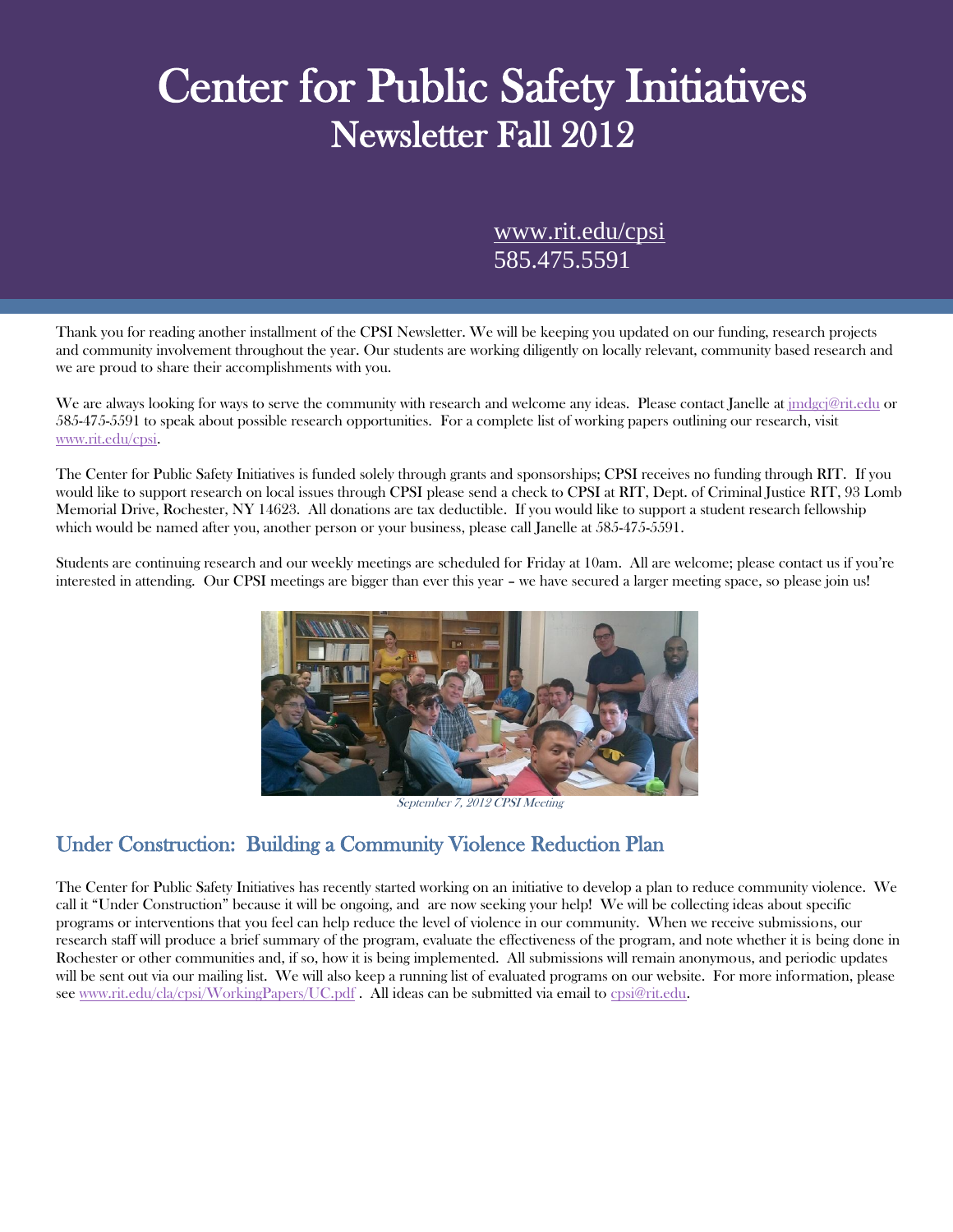## Criminal Justice Graduate Program

The Criminal Justice Masters program at RIT welcomed six new graduate students this fall who are all working closely with CPSI faculty and staff. Students have already begun working on the evaluations of ideas submitted for the Community Violence Reduction Plan. For more information about the CJ Masters program, visit [www.rit.edu/cla/criminaljustice/graduate.php](http://www.rit.edu/cla/criminaljustice/graduate.php) .

## Research Spotlight: Rochester Safe and Sound

In 2007, Rochester was awarded funding through CPSI from the US Department of Justice to form a comprehensive anti-gang initiative in our community. Through this funding, Rochester was able to collaboratively organize prevention, enforcement and re-entry programs dealing with gang violence. For the past five years, CPSI has worked closely with Rochester Police Department, Monroe County Office of Probation, Crestwood/Hillside, Catholic Family Center, and the Community Place of Greater Rochester for program implementation, fiscal management and research/evaluation of the efforts. We would like to share with you some brief results from the program. A complete evaluation report will be posted on our website shortly.

Primary and Secondary prevention targeted third through sixth grade students at School #33 in the Rochester City School District. The best practices program, Promoting Alternative THinking Strategies (PATHS), was delivered by staff from the Family Resource Center of Crestwood Children's Center. The PATHS curriculum was designed to promote emotional/social competencies, reduce aggression/acting out behaviors, and improve peer relations. Home visits and support services were provided to families identified as being especially high risk. Results demonstrated modest improvements in students' socio-emotional adjustment and protective factors after exposure to the curriculum. These improvements were most pronounced for students whose families received supplemental home visits and support services. As part of the prevention efforts RSS also targeted 110 gang-affiliated juvenile probationers with a program called Lead the Way. This intervention was delivered in sessions over 12 weeks by probation officers and violence intervention specialists from Pathways to Peace. These leaders facilitated activities, group discussions, and interactive DVDs focusing on conflict resolution, violence avoidance, and leaving gangs. Completion of the program was associated with lower rates of re-arrest and violations of probation. Participants also reported significant improvements in risk factors and self-reported delinquency by the conclusion of the intervention.

Enforcement efforts were conducted by the Rochester Police Department (RPD) with activities targeting well established drug markets with associated gang violence. RPD employed intense covert narcotics investigations culminating in the execution of approximately 118 search warrants over a two year period. These efforts netted over \$70,000 cash, close to 1,000 grams of cocaine and heroin, and over two dozen firearms seized. Arrests lead to over 400 individual charges with close to 70% at the felony level. Approximately half of the arrests led to convictions and sentences to state prison. In half of the targeted drug markets there was a significant decline in robbery and burglary associated with the enforcement efforts. RPD also sponsored seven offender notification call-in meetings. These deterrence-focused meetings targeted 104 gang-affiliated probationers and were supplemented by intense case management and monitoring by probation officers and a case manager from Catholic Family Center (CFC). Approximately a quarter of the participants failed to complete the six month follow-up due to a violation of probation or a new arrest. However, 10% successfully completed their GEDs and 22% found new employment during this same period.

Re-entry services were provided to 65 gang members who were incarcerated locally in Monroe County. In-custody jail services were cognitive-behavioral based and included anger management, substance abuse, and transitional planning. On average, participants received six weeks of pre-release services and they were provided by jail staff and case managers from the CFC. Post-release follow-up lasted up to six months and was provided by CFC. The most common forms of assistance included wrap around financial aid, employment assistance, and GED programs. During the six month follow-up, close to 30% of participants were re-arrested for a new offense, 5% completed their GED, and 12% maintained stable employment.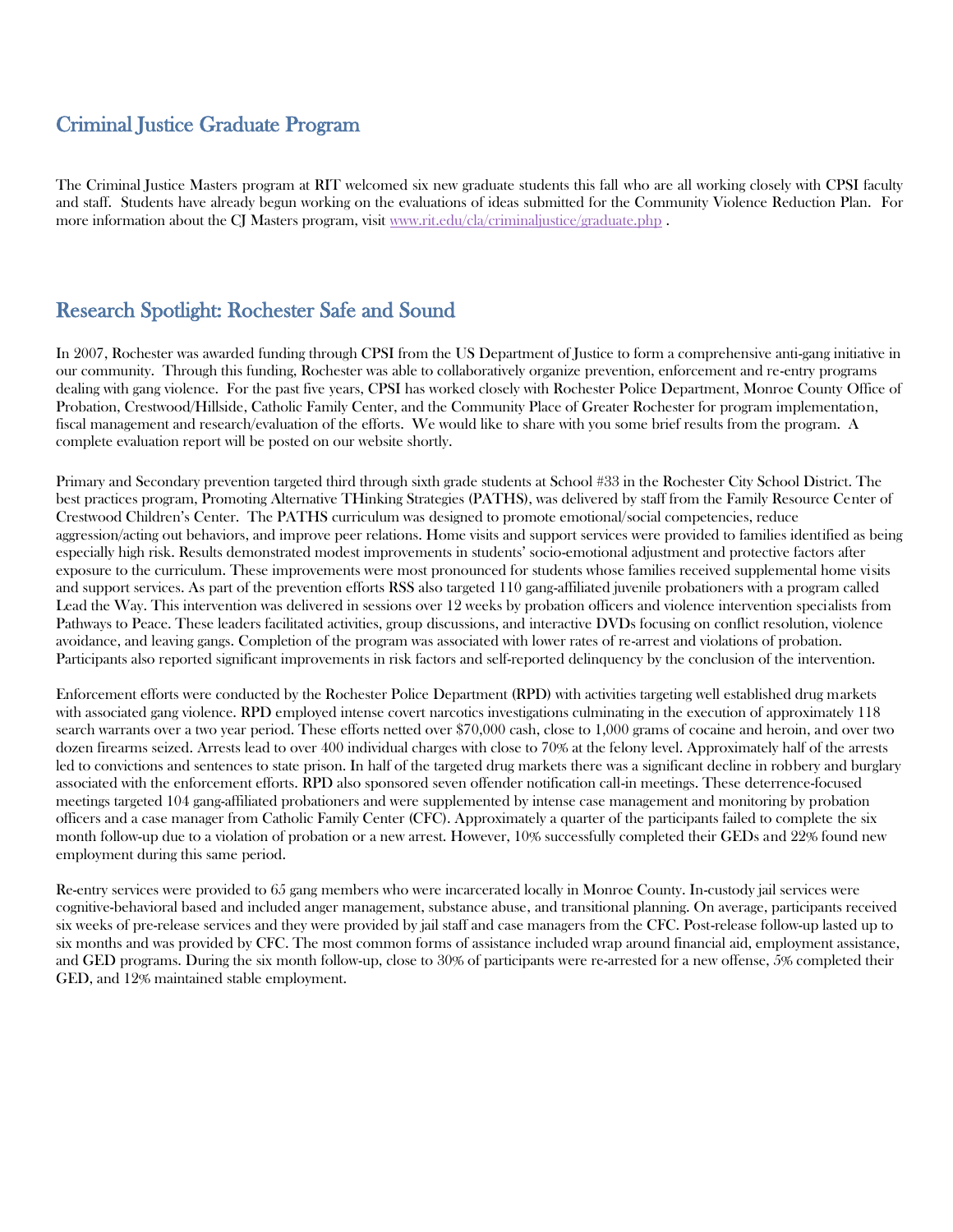## CPSI Project Updates

#### Burglary Analysis

The Burglary Analysis Team has been working on analyses of recorded burglaries as well as data on arrested burglars in the city of Rochester. The preliminary research indicates that the arrested burglars tend to commit crimes close to their home addresses and has also begun to explore variations between male and female arrestees and the patterns of relationships with burglary victims. Further research on these two questions will elaborate on neighborhood-level variations in distance to crime and also involve further data collection on male and female differences in terms of motive. In addition a city-wide examination of burglaries as a "repeat" phenomenon has begun, which will offer insight into patterns of persistent burglary victimization.

#### Rochester Shooting Database

CPSI is working with the Monroe Crime Analysis Center and the Rochester Police Department on the development of an inclusive shooting database for RPD, consisting of all shooting incidents resulting in injury within the city of Rochester from 2001 onward. The database will provide law enforcement and crime analysts with extensive and easily accessible information regarding these incidents.

#### Repeat Victimization

CPSI has begun to look at repeat victimization in seven years of crime data provided by the Monroe Crime Analysis Center. Comprised of more than 129,000 police reports, this data will provide a unique insight into repeat victims and offenders. A preliminary analysis showed that about 60,000 of these reports are for approximately 20,000 repeat victims.

#### Marijuana Markets & Street Sales

The goal of the analysis of the open air drug markets in neighborhoods is to expose characteristics that may help community to successfully integrate restorative justice practices. According to the recent TIPS surveys, one of the highest ranked concerns within the in some neighborhoods is the public disturbances associated with drug sales. The quasi-legal status of marijuana in New York State limits the action of law enforcement and judicial decisions, thus producing a sustainable environment for drug sales. Currently CPSI is focusing on mapping and graphing techniques that will help illustrate the inner workings of the open air drug market in the northern section of the city. We have found that many buyers or individuals who associate themselves with marijuana markets are from outside of the city, which demonstrates that the city's marijuana market also caters to people who do not live within the city. Currently there is a paper in progress that will outline New York State's marijuana laws and the concerns of the neighborhood regarding the sale of drugs. The paper will also analyze TIPS data, survey results, arrest maps, and license plate zip code maps. Along with the analysis of data, the paper will outline tools for addressing the problem of open air drug markets and the desired goals of the neighborhood.

CPSI is working closely with Project Hope and the IBERO-American Action League to secure external funding to address the street-level marijuana markets, in conjunction with the City of Rochester, Rochester Police Department and other community non-profit organizations.

## International Research Exchange Project with Mount Royal University

In the past year, CPSI has hosted a series of *Adobe Connect* meetings with criminal justice students and faculty at Mount Royal University in Calgary. The project provides a forum for students from both institutions to present their research and gain an international perspective on crime and criminal justice. Most recently, several CPSI students from the Burglary Assessment Team (BAT) presented their analysis of arrest data that examined spatial (journey to crime) patterns as well as gender differences in motive and victim-offender relationships. Student researchers from Mount Royal University are slated to present their research in January and discussions are currently being held to explore the possibility of collaborating on research projects in the future.

### Farewell!

I wanted to take a moment to let you know I will be leaving RIT & CPSI. I have thoroughly enjoyed my time here in the CJ department with CPSI & thank each of you for the support & guidance. I've had a great 8 years at RIT, made especially memorable by my time working with CPSI & its law enforcement & community partners. I wish you all the best of luck!

-Kendell Jones, Grant Manager & Project Coordinator